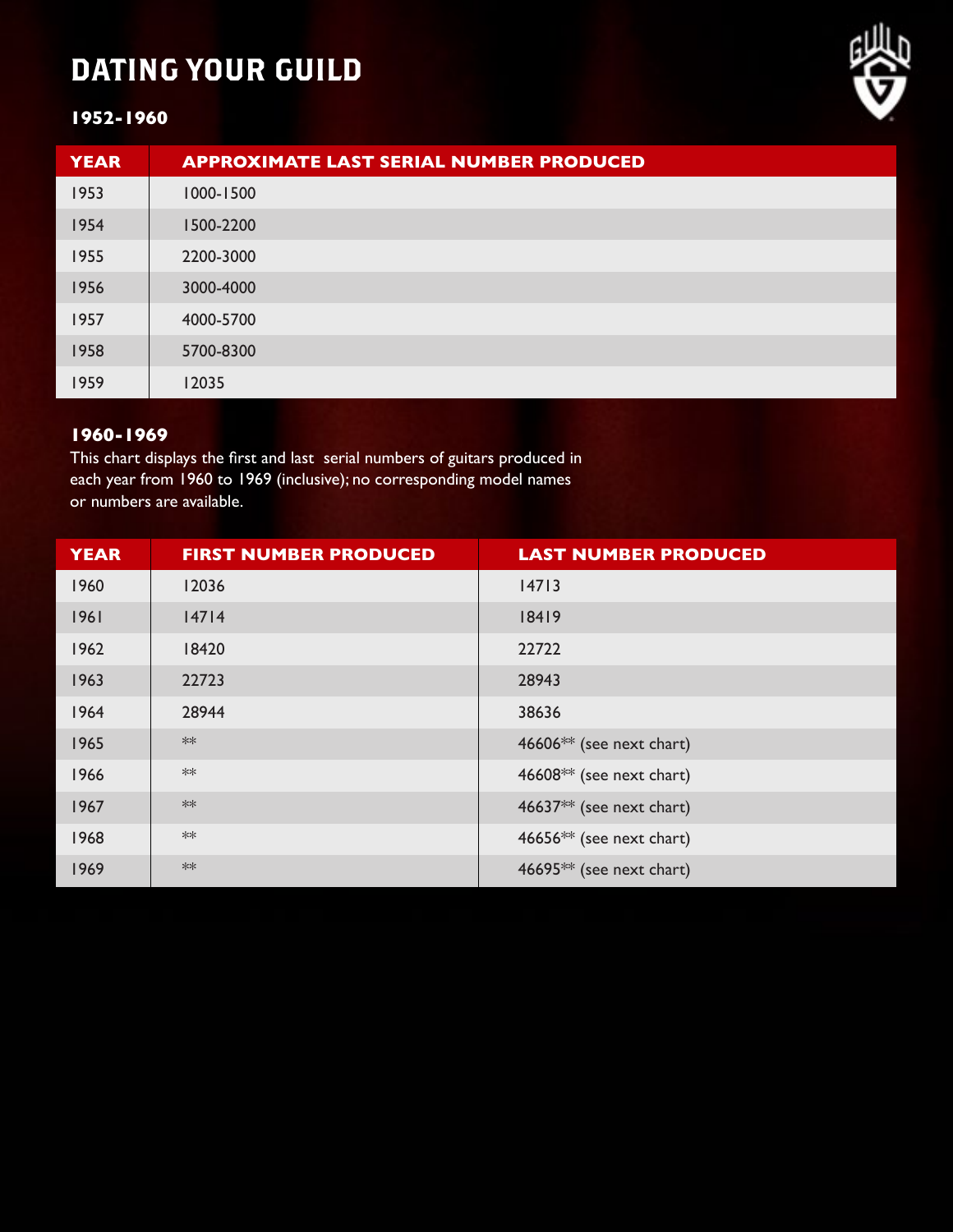From 1965 to 1969 (inclusive), Guild used a separate serial numbering system for each guitar model. This chart details the year, model and beginning/ending serial numbers for each instrument during that period.

| <b>MODEL</b>             | 1965                | 1966          | 1967                | 1968           | 1969           |
|--------------------------|---------------------|---------------|---------------------|----------------|----------------|
| A50                      | AB101 to 136        | AB137 to 162  | AB163 to 203        | AB204 to 240   | N/A            |
| A150                     | N/A                 | N/A           | N/A                 | AII01 to 108   | AI109 to 113   |
| A350                     | N/A                 | N/A           | N/A                 | OD101 to 109   | OD110 to 112   |
| A500                     | N/A                 | AFI01 to 102  | N/A                 | AF103 to 115   | N/A            |
| <b>ARTIST AWARD</b>      | <b>AA101</b>        | AA102 to 113  | AA114 to 139        | AA140 to 157   | AA158 to 167   |
| BB195-241                | N/A                 | N/A           | N/A                 | N/A            | N/A            |
| <b>GEORGE BARNES a/e</b> | N/A                 | N/A           | N/A                 | N/A            | OF101 to 104   |
| <b>CA100</b>             | N/A                 | N/A           | N/A                 | OHI01 to 113   | OHI14          |
| <b>CE100</b>             | EF101 to 211        | EF212 to 396  | EF397 to 549        | EF550 to 719   | EF720 to 760   |
| D <sub>25</sub>          | N/A                 | N/A           | N/A                 | OG101 to 192   | OG203 to233    |
| D35                      | N/A                 | N/A           | N/A                 | OJ101 to 1003  | OJ1004 to 1592 |
| D40                      | AJ101 to 333        | AJ334 to 1136 | AJ1137 to 2244      | AJ2245 to 2825 | AJ2826 to 3218 |
| D44                      | AC101 to 166        | AC167 to 318  | AC319 to 435        | AC436 to 488   | AC489 to 570   |
| D50                      | ALI01 to 192        | AL193 to 301  | AL302 to 513        | AL514 to 584   | AL585 to 698   |
| <b>D55</b>               | N/A<br>N/A          | N/A           | OI101 to 105        | OI106 to 113   |                |
| DD238-395                | N/A<br>N/A          | N/A           | N/A                 | N/A            |                |
| <b>DE400</b>             | EH101 to 126        | EH127 to 233  | EH234 to 276        | EH277 to 301   | N/A            |
| <b>DE500</b>             | EII01 to 107        | EI108 to 116  | EII17 to 136        | N/A            | EI137 to 141   |
| F20                      | AG101 to 316        | AG317 to 1534 | AG1535 to 2499      | AG2500 to 2793 | AG2794 to 2822 |
| F30                      | AII01 to 341        | Al352 to 1142 | AII 143 to 1855     | Al1856 to 2270 | AI2271 to 2554 |
| F47                      | AK101 to 128        | AK129 to 218  | AK219 to 418        | AK419 to 488   | AK489 to 583   |
| F50                      | AD101 to 119        | AD120 to 190  | AD191 to 291        | AD292 to 355   | AD356 to 418   |
| FII <sub>2</sub>         | N/A                 | N/A           | N/A                 | OAI01 to 511   | OA512 to 695   |
| F212                     | AN101 to 228        | AN229 to 810  | AN811 to 1558       | AN1559 to 2009 | AN2010 to 2271 |
| F312                     | AS101 to 136        | AS142 to 230  | AS231 to 335        | AS336 to 376   | AS377 to 497   |
| F412                     | N/A                 | N/A           | N/A                 | OBI01 to 110   | OBIII to 114   |
| F512                     | N/A                 | N/A           | N/A                 | OC201 to 206   | OC207 to223    |
| <b>JET STAR BASS</b>     | SD101 to 108        | SD109 to 327  | SD328 to 343        | N/A            | N/A            |
| MARK I                   | CAI01 to 110        | CA317 to 996  | CA997 to 1973       | CA1974 to 2156 | N/A            |
| MARK II                  | CB101 to 247        | CB248 to 967  | CB968 to 1773       | CB1774 to 2018 | N/A            |
| MARK III                 | CC101 to 252        | CC253 to 666  | CC667 to 992        | CC993 to 1203  | N/A            |
| <b>MARK IV</b>           | CD101 to 128        | CD129 to 292  | CD293 to 491        | CD492 to 541   | N/A            |
| <b>MARK V</b>            | CE101 to 120        | CE121 to 137  | CE138 to 195        | N/A            | N/A            |
| <b>MARK VI</b>           | N/A                 | N/A           | CF101 to 128        | CF129 to 175   | CF176 to 197   |
| M20 $\frac{3}{4}$        | Some AH #'s         | N/A           | N/A                 | N/A            | OE101 to 102   |
| M65 3/4                  | <b>EC101</b> to 182 | EC183 to 267  | EC268 to 322        | EC323 to 334   | N/A            |
| M65                      | ED101 to 160        | ED161 to 194  | ED195 to 270        | ED271 to 335   | ED336 to 414   |
| M75                      | N/A<br>N/A          | N/A           | <b>DD101</b> to 138 | DD139 to 237   |                |
| M85                      | N/A<br>N/A          | N/A           | <b>BB101</b> to 109 | BB110 to 194   |                |
| <b>S50</b>               | SA101 to 201        | SA202 to 490  | SA491 to 584        | N/A            | N/A            |
| S100                     | SB101 to 169        | SB170 to 220  | SB221 to 251        | SB252 to 269   | N/A            |
| S200                     | <b>SC101</b>        | SC102 to 153  | SC154 to 166        | SC167 to 191   | N/A            |
| ST100                    | N/A                 | N/A           | N/A                 | ES101 to 275   | ES276 to 318   |
| <b>STARFIRE II</b>       | EK101 to 387        | EK388 to 2098 | EK2099 to 2819      | EK2820 to 3028 | EK3029 to 3098 |
| <b>STARFIRE III</b>      | EK101 to 387        | EK388 to 2098 | EK2099 to 2819      | EK2820 to 3028 | EK3029 to 3098 |
| <b>STARFIRE IV</b>       | EL101 to 276        | EL277 to 1167 | EL1168 to 1840      | EL1841 to 2223 | EL2224 to 2272 |
| <b>STARFIREV</b>         | <b>EN101</b> to 194 | EN195 to 927  | EN928 to 1807       | EN1808 to 2141 | EN2142 to 2272 |
| <b>STARFIREVI</b>        | <b>DB101</b> to 174 | DB175 to 274  | DB275 to 329        | DB330 to 339   | N/A            |
| <b>STARFIRE XII</b>      | N/A                 | DC101 to 586  | DC587 to 896        | DC897          | DC899 to 910   |
| <b>STARFIRE BASS</b>     | <b>BAI01</b> to 177 | BA178 to 654  | BA655 to 1696       | BA1697 to 1946 | BA1947 to 2043 |
| <b>T50</b>               | <b>EBIOI</b> to 196 | EB197 to 391  | EB392 to 558        | EB559 to 607   | EB608 to 652   |
| T100                     | EE101 to 601        | EE602 to 1939 | EE1940 to 2794      | EE2795 to 3003 | EE3004 to 3109 |
| X50                      | EA101 to 202        | EA203 to 326  | EA327 to 491        | EA492 to 502   | EA503 to 506   |
| X175                     | <b>EG101</b> to 107 | EG108 to 160  | EG161 to 239        | EG240 to 322   | EG323 to 346   |
| X500                     | DAI01 to 106        | DA107 to 138  | DA139 to 180        | DA181 to 235   | DA236 to 244   |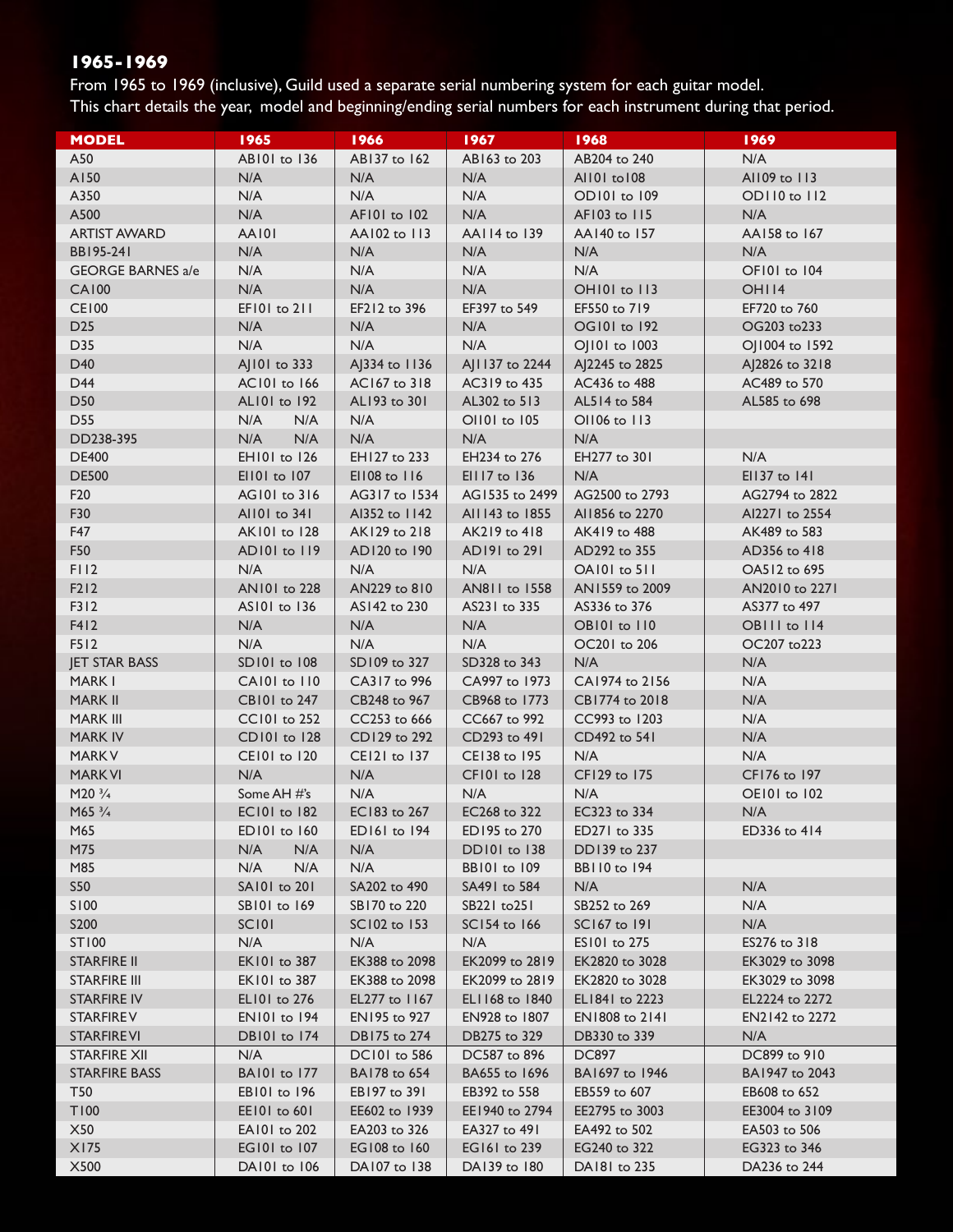This chart displays the first and last serial numbers of guitars produced each year from 1970 to 1979 (inclusive); no corresponding model names or numbers are available.

| <b>YEAR</b> | <b>FIRST NUMBER PRODUCED</b> | <b>LAST NUMBER PRODUCED</b> |
|-------------|------------------------------|-----------------------------|
| 1970        | 46696                        | 50978                       |
| 1971        | 50979                        | 61463                       |
| 1972        | 61464                        | 75602                       |
| 1973        | 75603                        | 95496                       |
| 1974        | 95497                        | 112803                      |
| 1975        | 112804                       | 130304                      |
| 1976        | 130305                       | 149625                      |
| 1977        | 149626                       | 169867                      |
| 1978        | 169868                       | 195067                      |
| 1979        | 195068                       | 211877 (to Sept. 30, 1979)  |

#### **1979-1983**

From 1979 to 1983 (inclusive), Guild resumed using separate serial number prefixes for each guitar model. This chart details the year, model and last serial number produced for each instrument during that period.

| <b>MODEL</b>        | 1979            | 1980            | 1981            | 1982            | 1983            |
|---------------------|-----------------|-----------------|-----------------|-----------------|-----------------|
| <b>ARTIST AWARD</b> | JA100012        | JA100043        | JA100067        | JA100097        | JA100107        |
| B301-B302           | BB100400        | BB100846        | N/A             | N/A             | N/A             |
| B301A-B302A         | <b>BC100061</b> | <b>BC100196</b> | BB100235        | N/A             | N/A             |
| B401-B402           | N/A             | BD100212        | <b>BD100335</b> | N/A             | N/A             |
| <b>B50</b>          | BA100002        | BA100012        | <b>BA100168</b> | BA100212        | BA100249        |
| <b>BLUES BIRD</b>   | N/A             | N/A             | N/A             | N/A             | N/A             |
| <b>BRIAN MAY</b>    | N/A             | N/A             | N/A             | N/A             | N/A             |
| <b>CE100</b>        | KA100015        | KA100077        | KA100136        | KA100159        | KA100169        |
| <b>DI5</b>          | N/A             | N/A             | N/A             | N/A             | AH100617        |
| D15/12              | N/A             | N/A             | N/A             | N/A             | EL100064        |
| D <sub>17</sub>     | N/A             | N/A             | N/A             | N/A             | N/A             |
| D17/12              | N/A             | N/A             | N/A             | N/A             | N/A             |
| D <sub>25</sub>     | DA100914        | DA105752        | DA109433        | DA111910        | DA112936        |
| <b>D25C</b>         | N/A             | N/A             | N/A             | N/A             | EH100098        |
| D35                 | <b>DB100503</b> | DB102097        | DB103268        | DB103743        | DB104078        |
| D40                 | <b>DC100247</b> | <b>DC101105</b> | <b>DC101638</b> | <b>DC101782</b> | <b>DC101889</b> |
| <b>D40C</b>         | N/A             | DG100542        | <b>DG100818</b> | <b>DG100959</b> | <b>DG101002</b> |
| D46                 | N/A             | <b>DLI00131</b> | DL100622        | N/A             | <b>DL100784</b> |
| D47CE               | N/A             | N/A             | N/A             | N/A             | GE100026        |
| DS48CE              | N/A             | N/A             | N/A             | N/A             | GF100024        |
| <b>D50</b>          | DD100212        | DD100944        | DD101382        | <b>DD101588</b> | <b>DD101737</b> |
| D <sub>52</sub>     | N/A             | N/A             | N/A             | N/A             | EK100034        |
| <b>D55</b>          | DE100236        | <b>DE100661</b> | <b>DE101058</b> | <b>DE101186</b> | <b>DE101247</b> |
| D62                 | N/A             | N/A             | N/A             | N/A             | N/A             |
| D64                 | N/A             | N/A             | N/A             | N/A             | N/A             |
| D66                 | N/A             | N/A             | N/A             | N/A             | N/A             |
| D70                 | N/A             | N/A             | EF100151        | EF100208        | EF100250        |
| D80                 | N/A             | N/A             | N/A             | N/A             | EG100014        |
| D212                | N/A             | N/A             | AA101085        | AA101529        | AA101895        |
| D312                | N/A             | N/A             | N/A             | N/A             | N/A             |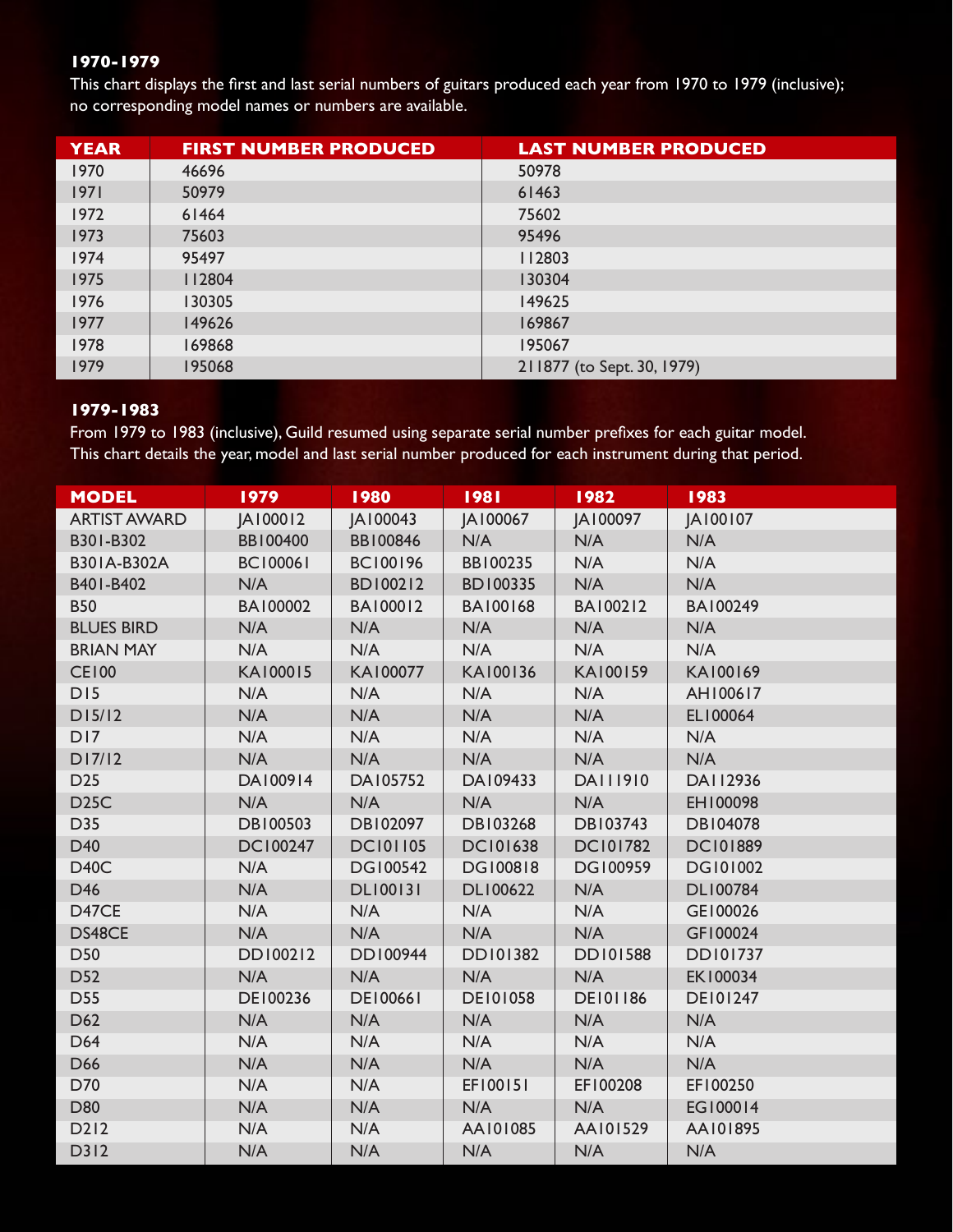## **1979-1983 (cont.)**

| <b>MODEL</b>      | 1979            | 1980            | 1981            | 1982            | 1983            |
|-------------------|-----------------|-----------------|-----------------|-----------------|-----------------|
| N/A               | N/A             | N/A             | N/A             | N/A             | AG100019        |
| F <sub>20</sub>   | FA100051        | FA100244        | FA100394        | FA100490        | FA100524        |
| F30               | FB100073        | FB100235        | FB100382        | FB100440        | FB100472        |
| <b>F30R</b>       | N/A             | GG100123        | <b>GGI-174</b>  | GG100203        | GG100207        |
| F40               | FC100015        | FC100197        | <b>FC100381</b> | FC100393        | N/A             |
| F42               | N/A             | N/A             | N/A             | N/A             | N/A             |
| F44               | N/A             | N/A             | N/A             | N/A             | N/A             |
| F45CE             | N/A             | N/A             | N/A             | GG100006        | GG100409        |
| F45/12            | N/A             | N/A             | N/A             | N/A             | N/A             |
| F46               | N/A             | N/A             | N/A             | N/A             | N/A             |
| FS46BASS          | N/A             | N/A             | N/A             | N/A             | BF100008        |
| FS46CE            | N/A             | N/A             | N/A             | N/A             | EJ100205        |
| <b>FS46CE/12</b>  | N/A             | N/A             | N/A             | N/A             | GH100005        |
| F50               | FD100018        | FD100286        | FD100424        | FD100484        | FD100535        |
| <b>F50R</b>       | FE100025        | FE100261        | FE100340        | FE100426        | FE100431        |
| F112              | FF100199        | FF100277        | FF100286        | FF100294        | N/A             |
| F212              | FG100014        | FG100194        | FG100308        | FG100324        | FG100342        |
| <b>F212C</b>      | FH100001        | FH100056        | FH100424        | N/A             | N/A             |
| <b>F212XL</b>     | ------------    | FJ100233        | FJ100401        | FI100486        | FJ100525        |
| F412              | <b>FK100045</b> | <b>FK100221</b> | FK100342        | FK100385        | <b>FK100405</b> |
| F512              | FL100040        | FL100225        | FL100362        | FL100440        | FL100477        |
| G37               | DF100052        | <b>DF100814</b> | <b>DF101339</b> | <b>DF101579</b> | <b>DF101774</b> |
| G45               | N/A             | N/A             | N/A             | GD100002        | GD100050        |
| G212              | DH100035        | DH100248        | DH100398        | DH100419        | DH100436        |
| G312              | DJ100014        | DJ100164        | DJ100235        | DJ100263        | DJ100281        |
| M80               | N/A             | HA100003        | HA100229        | HA100339        | HA100350        |
| <b>MARK II</b>    | CA100005        | CA100246        | <b>CA100424</b> | CA100510        | CA100570        |
| <b>MARK III</b>   | <b>CB100014</b> | CB100163        | CB100283        | CB100305        | CB100367        |
| <b>MARK IV</b>    | <b>CC100017</b> | <b>CC100101</b> | <b>CC100199</b> | <b>CC100218</b> | CC100232        |
| <b>MARKV</b>      | CD100021        | CD100064        | CD100089        | CD100124        | CD100137        |
| <b>MKSIOCE</b>    | N/A             | N/A             | N/A             | N/A             | N/A             |
| <b>NIGHT BIRD</b> | N/A             | N/A             | N/A             | N/A             | N/A             |
| <b>PROTOTYPES</b> | N/A             | LL100031        | LL100108        | LL100147        | LL100198        |
| <b>S25</b>        | N/A             | N/A             | AC100159        | AC100293        | AC100339        |
| $S60 - S65$       | ED100050        | ED100349        | ED100499        | ED100500        | N/A             |
| <b>S60D</b>       | EC100019        | EC100169        | EC100207        | N/A             | N/A             |
| S70               | EE100019        | EE100154        | EE100246        | N/A             | N/A             |
| <b>S250</b>       | N/A             | N/A             | AB100154        | AB100236        | AB100250        |
| S260              | N/A             | N/A             | N/A             | N/A             | AK100030        |
| S275              | N/A             | N/A             | N/A             | AF100139        | AF100110        |
| S280 - S281       | N/A             | N/A             | N/A             | N/A             | <b>HC100050</b> |
| S282              | N/A             | N/A             | N/A             | N/A             | N/A             |
| S284              | N/A             | N/A             | N/A             | N/A             | N/A             |
| S285              | N/A             | N/A             | N/A             | N/A             | N/A             |
| S300              | EA100023        | EA100112        | EA100468        | N/A             | EA100470        |
| S300A             | EB100023        | EB100039        | EB100229        | N/A             | EB100230        |
| SB201-SB202       | N/A             | N/A             | N/A             | AE100426        | AE100452        |
| SB600 SB602 SB603 | N/A             | N/A             | N/A             | N/A             | BE100050        |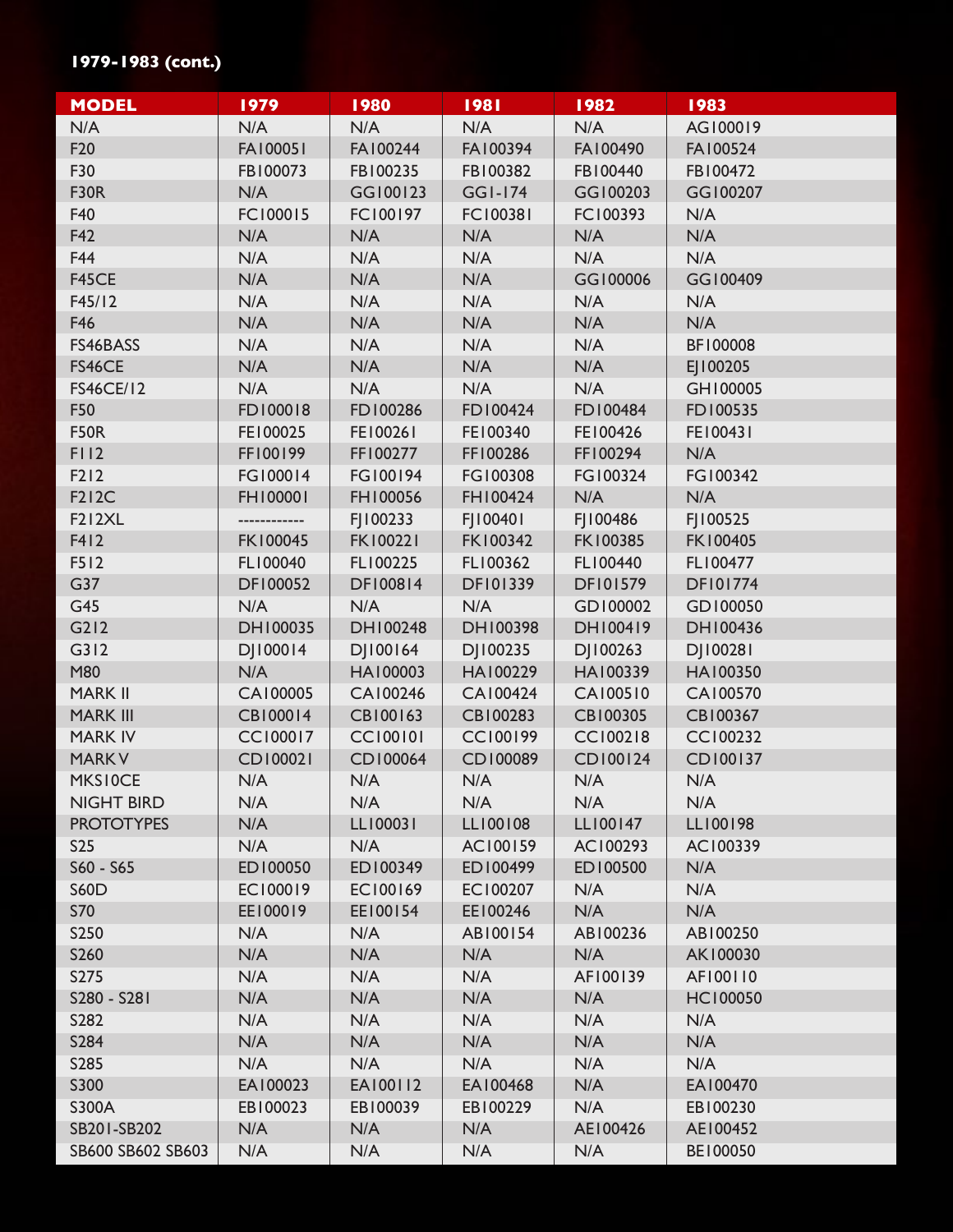#### **1979-1983 (cont.)**

| <b>MODEL</b>     | 1979            | 1980     | 1981           | 1982           | 1983     |
|------------------|-----------------|----------|----------------|----------------|----------|
| <b>SB604</b>     | N/A             | N/A      | N/A            | N/A            | BH100266 |
| <b>SB605</b>     | N/A             | N/A      | N/A            | N/A            | N/A      |
| <b>SB608</b>     | N/A             | N/A      | N/A            | N/A            | N/A      |
| SF <sub>4</sub>  | GA100051        | GA100439 | GA100686       | GA100713       | GA100713 |
| <b>STUDIO 24</b> | N/A             | N/A      | N/A            | N/A            | N/A      |
| <b>T50</b>       | N/A             | N/A      | N/A            | HD100019       | N/A      |
| T <sub>250</sub> | N/A             | N/A      | N/A            | N/A            | N/A      |
| X79              | N/A             | N/A      | AD100304       | AD100342       | AD100509 |
| <b>X80</b>       | N/A             | N/A      | N/A            | N/A            | HD100023 |
| <b>X82</b>       | N/A             | N/A      | JF100107       | JF100311       | JF100430 |
| <b>X88</b>       | N/A             | N/A      | N/A            | N/A            | N/A      |
| X92              | N/A             | N/A      | N/A            | N/A            | N/A      |
| <b>X100</b>      | N/A             | N/A      | N/A            | N/A            | N/A      |
| <b>X170</b>      | N/A             | N/A      | N/A            | N/A            | N/A      |
| X175             | <b>JC100014</b> | JC100082 | <b>C100177</b> | <b>C100184</b> | JC100205 |
| <b>X500</b>      | JB100036        | JB100082 | JB100136       | JB100144       | JB100148 |
| X701-X702        | N/A             | N/A      | N/A            | JD100174       | JD100234 |

#### **1984-1989**

From 1984 to 1989 (inclusive), Guild continued using separate serial number prefixes for each guitar model. This chart details the year, model and last serial number produced for each instrument during that period.

| <b>MODEL</b>        | 1984            | 1985            | 1986            | 1987            | 1988            | 1989     |
|---------------------|-----------------|-----------------|-----------------|-----------------|-----------------|----------|
| <b>ARTIST AWARD</b> | JA100122        | JA100127        | JA100133        | JA100147        | JA100203        | JA100227 |
| <b>ASHBORY BASS</b> | N/A             | N/A             | AJ23            | AJ1109          | AJ1235          | N/A      |
| <b>B30</b>          | N/A             | N/A             | N/A             | B300100         | B300230         | B300310  |
| <b>B50</b>          | BA100269        | BA100306        | BA100326        | BA100212        | BA100249        | BA300310 |
| B301-B302           | N/A             | N/A             | N/A             | N/A             | N/A             | N/A      |
| B301A-B302A         | N/A             | N/A             | N/A             | N/A             | N/A             | N/A      |
| B401-B402           | N/A             | N/A             | N/A             | N/A             | N/A             | N/A      |
| <b>BLUES BIRD</b>   | N/A             | BJ100060        | BJ100215        | BJ100216        | N/A             | N/A      |
| <b>BRIAN MAY</b>    | <b>BHM150</b>   | <b>BHM286</b>   | <b>BMH316</b>   | N/A             | N/A             | N/A      |
| <b>CE100</b>        | KA100175        | N/A             | N/A             | N/A             | N/A             | N/A      |
| DI5                 | AH100924        | <b>AH101371</b> | AH101815        | D1500642 ?      | D151898         | D151898  |
| <b>D16</b>          | AH100924        | <b>AH101371</b> | <b>AH101815</b> | N/A             | N/A             | N/A      |
| D15/12              | EL100144        | EL100211        | N/A             | N/A             | N/A             | N/A      |
| DI7                 | AL100092        | AL100402        | AL100575        | AL100886        | AL100888        | N/A      |
| D17/12              | GC100026        | N/A             | N/A             | N/A             | N/A             | N/A      |
| D <sub>25</sub>     | DA113675        | <b>DAI14523</b> | DA115528        | DA001232 ?      | DA252265        | D252986  |
| D25/12              | N/A             | N/A             | N/A             | D2512467        | N/A             | D251005  |
| D <sub>25</sub> C   | EH100101        | N/A             | N/A             | N/A             | N/A             | N/A      |
| D30                 | N/A<br>N/A      | N/A             | D3000367 ?      | D300719         | D300921         |          |
| D35                 | <b>DB104288</b> | <b>DB104477</b> | DB104697        | <b>DB104754</b> | <b>DB104754</b> | N/A      |
| D40                 | <b>DC101972</b> | <b>DC102066</b> | DC102190        | D0400233        | DC400482        | D400640  |
| D <sub>40</sub> C   | <b>DG101032</b> | <b>DG101068</b> | <b>DC102190</b> | D0400233        | DC400482        | D400640  |
| D46                 | DL100839        | <b>DL100870</b> | N/A             | N/A             | N/A             | N/A      |
| N/A                 | GE100047        | GE100049        | N/A             | N/A             | N/A             | N/A      |
| DS48CE              | GF100026        | N/A             | N/A             | N/A             | N/A             | N/A      |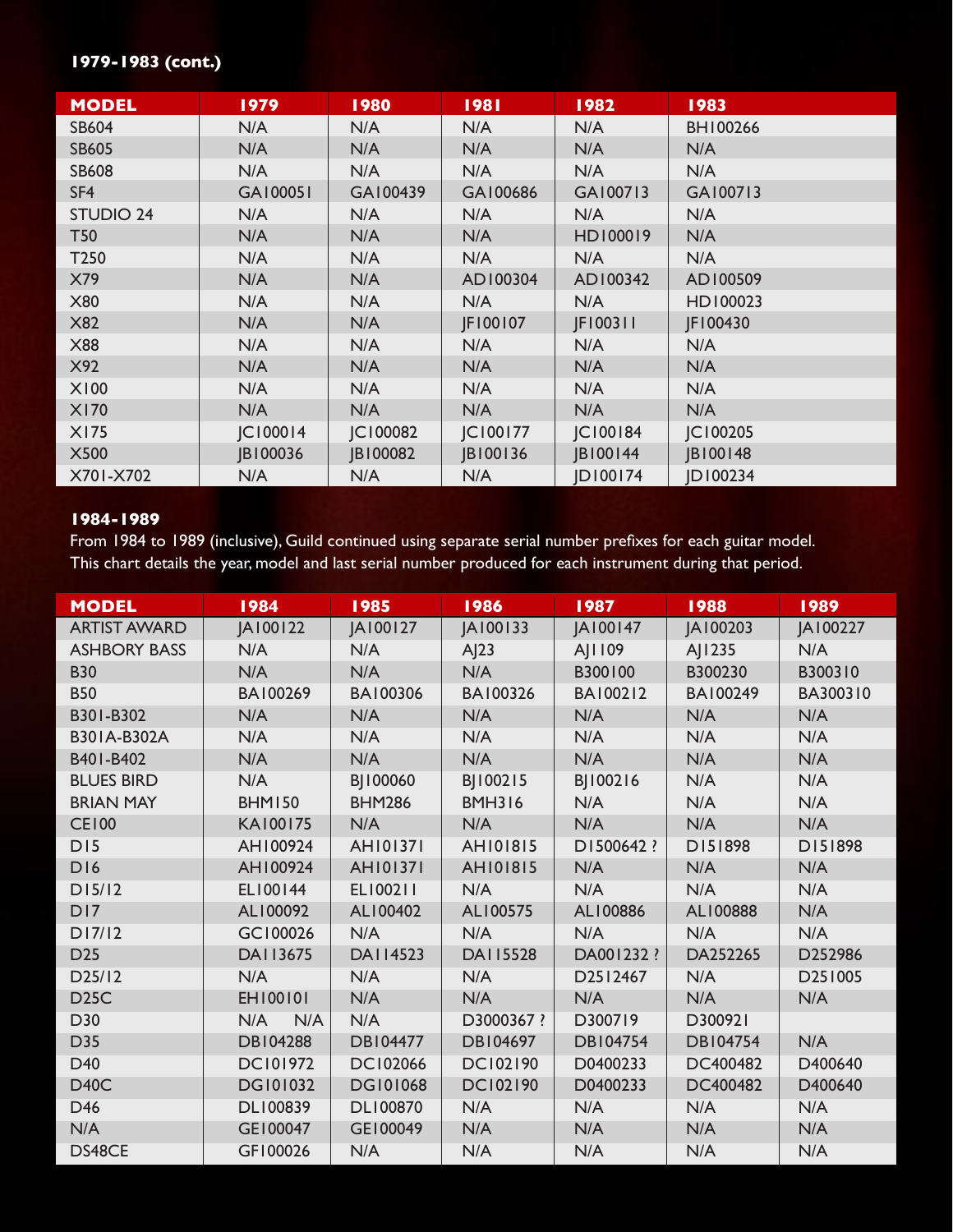## **1984-1989 (cont.)**

| <b>MODEL</b>        | 1984            | 1985            | 1986            | 1987            | 1988     | 1989            |
|---------------------|-----------------|-----------------|-----------------|-----------------|----------|-----------------|
| D50                 | <b>DD101789</b> | <b>DD101878</b> | DD101928        | <b>DD101210</b> | D500447  | D500478         |
| D50/12              | D5012014        | N/A             | N/A             | N/A             | N/A      | N/A             |
| D52                 | EK100054        | N/A             | N/A             | N/A             | N/A      | N/A             |
| <b>D55</b>          | <b>DE101298</b> | <b>DE101374</b> | <b>DE101406</b> | <b>DE101407</b> | N/A      | <b>DE101376</b> |
| D60                 | N/A             | N/A             | N/A             | D0600113        | D600234  | D600306         |
| D62                 | KB100046        | KB100060        | N/A             | N/A             | N/A      | N/A             |
| D64                 | <b>KC100031</b> | <b>KC100051</b> | KC100193        | N/A             | N/A      | N/A             |
| D65                 | N/A             | N/A             | N/A             | D0650012        | N/A      | N/A             |
| D66                 | KD100110        | KD100162        | KD100208        | N/A             | N/A      | N/A             |
| D70                 | EF100263        | EF100280        | N/A             | N/A             | N/A      | N/A             |
| D80                 | EG100017        | EG100019        | N/A             | EG100024        | N/A      | N/A             |
| <b>D100</b>         | N/A             | N/A             | N/A             | N/A             | N/A      | N/A             |
| D212                | AA102114        | AA102395        | AA102792        | N/A             | N/A      | N/A             |
| D225                | N/A             | N/A             | N/A             | N/A             | D225768  | N/A             |
| D312                | N/A             | N/A             | DJ100299        | DJ100300        | N/A      | N/A             |
| <b>DE500</b>        | AG100148        | AG100153        | AG100169        | N/A             | N/A      | N/A             |
| <b>DETONATOR</b>    | <b>IH000341</b> | JH100580        | N/A             | N/A             | N/A      | N/A             |
| F <sub>20</sub>     | FA100545        | FA100595        | FA100663        | N/A             | N/A      | N/A             |
| F30                 | FB100509        | FB100527        | N/A             | N/A             | N/A      | N/A             |
| <b>F30R</b>         | N/A             | N/A             | N/A             | N/A             | N/A      | N/A             |
| F40                 | N/A             | N/A             | N/A             | N/A             | N/A      | N/A             |
| F42                 | KG100036        | KG100065        | N/A             | N/A             | N/A      | N/A             |
| F44                 | KH100078        | KH100186        | KH100249        | F0440017        | N/A      | N/A             |
| <b>F45</b>          | N/A             | N/A             | N/A             | F0450311        | F450535  | F450664         |
| F45CE               | GB100533        | GB100683        | GB100839        | N/A             | N/A      | N/A             |
| F45/12              | GJ100030        | N/A             | G 100157        | N/A             | N/A      | N/A             |
| F46                 | KJ100029        | KJ100089        | KJ100121        | N/A             | N/A      | N/A             |
| FS46BASS            | N/A             | N/A             | N/A             | N/A             | N/A      | N/A             |
| FS46CE              | EJ100306        | EJ100370        | EJ100401        | N/A             | N/A      | N/A             |
| <b>FS46CE/12</b>    | N/A             | N/A             | N/A             | N/A             | N/A      | N/A             |
| F50                 | FD100600        | FD100650        | FD100693        | N/A             | N/A      | N/A             |
| <b>F50R</b>         | FE100462        | FE100479        | FE100505        | FE100515        | N/A      | N/A             |
| F112                | N/A             | N/A             | N/A             | N/A             | N/A      | N/A             |
| F212                | FG100358        | FG100382        | N/A             | N/A             | N/A      | N/A             |
| <b>F212C</b>        | N/A             | N/A             | N/A             | N/A             | N/A      | N/A             |
| F <sub>2</sub> 12XL | FJ100545        | FJ100567        | N/A             | N/A             | N/A      | N/A             |
| F412                | <b>FK100445</b> | FK100476        | <b>FK100506</b> | <b>FK100578</b> | N/A      | N/A             |
| F512                | FL100519        | FL100543        | FL100569        | N/A             | N/A      | N/A             |
| G37                 | <b>DF101890</b> | <b>DF101990</b> | DF102135        | N/A             | N/A      | N/A             |
| G45                 | GD100053        | GD100080        | N/A             | GD100089        | N/A      | N/A             |
| G212                | N/A             | N/A             | N/A             | N/A             | N/A      | N/A             |
| G312                | DJ100287        | N/A             | N/A             | N/A             | N/A      | N/A             |
| GF <sub>25</sub>    | N/A             | N/A             | N/A             | GF250409        | GF250715 | GF250845        |
| <b>GF30</b>         | N/A             | N/A             | N/A             | GF300269        | GF300498 | GF300604        |
| <b>GF40</b>         | N/A             | N/A             | N/A             | GF400082        | GF400086 | N/A             |
| <b>GF50</b>         | N/A             | N/A             | N/A             | GF500212        | GF500290 | GF500322        |
| GF50R               | N/A             | N/A             | N/A             | FE100512        | N/A      | N/A             |
| GF50/12             | N/A             | N/A             | N/A             | GF50120043      | N/A      | N/A             |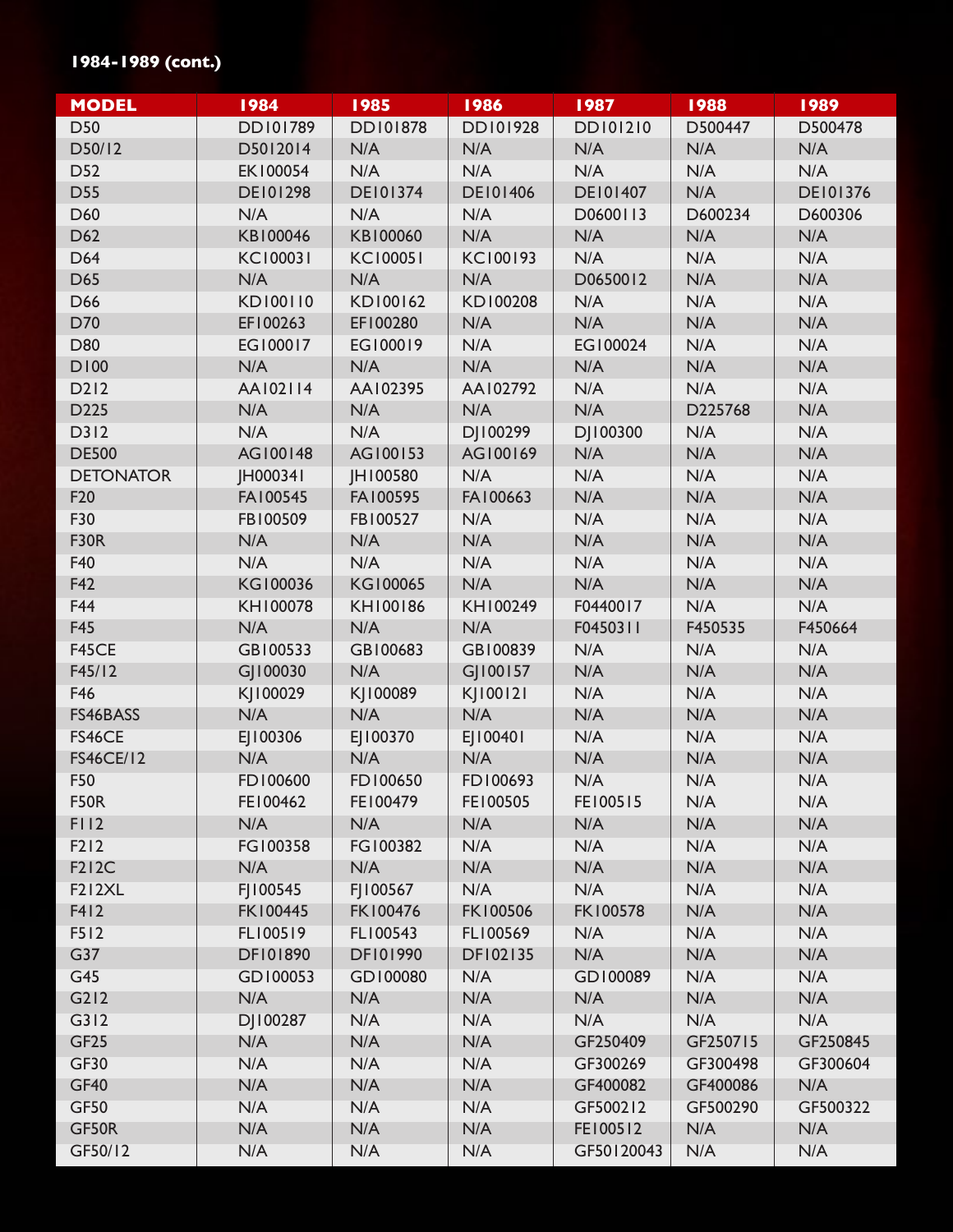## **1984-1989 (cont.)**

| <b>MODEL</b>         | 1984            | 1985            | 1986            | 1987            | 1988            | 1989            |
|----------------------|-----------------|-----------------|-----------------|-----------------|-----------------|-----------------|
| <b>GF55</b>          | N/A             | N/A             | N/A             | N/A             | N/A             | GF100002        |
| GF60M                | N/A             | N/A             | N/A             | GF600048        | GF600082        | N/A             |
| GF60R                | N/A             | N/A             | N/A             | GF60R0087       | GF600206        | GF600275        |
| <b>GX SERIES</b>     | N/A             | N/A             | N/A             | N/A             | N/A             | N/A             |
| JF30                 | N/A             | N/A             | N/A             | JF300234        | JF300618        | JF300663        |
| JF30/12              | N/A             | N/A             | N/A             | JF30120198      | 230398          | 230561          |
| JF50                 | N/A             | N/A             | N/A             | JF500050        | JF500112        | N/A             |
| JF50/12              | N/A             | N/A             | N/A             | JF501250007     | N/A             | N/A             |
| JF55                 | N/A             | N/A             | N/A             | N/A             | N/A             | FE100562        |
| JF65M                | N/A             | N/A             | N/A             | JF650031        | N/A             | N/A             |
| JF65R                | N/A             | N/A             | N/A             | JF65R0019       | N/A             | FE100516        |
| F65/12               | N/A             | N/A             | N/A             | JF65120064      | 265 53          | JF265227        |
| JF65R/12             | N/A             | N/A             | N/A             | JF65R0018       | N/A             | N/A             |
| JF212XL              | N/A             | N/A             | N/A             | N/A             | N/A             | FJ100612        |
| <b>LIBERATOR</b>     | JK000085        | JK000206        | N/A             | N/A             | N/A             | N/A             |
| M80                  | N/A             | N/A             | N/A             | N/A             | N/A             | N/A             |
| <b>MARK II</b>       | CA100657        | CA100689        | CA100733        | CA100743        | N/A             | N/A             |
| <b>MARK III</b>      | CB100406        | CB100425        | <b>CB100461</b> | CB100463        | N/A             | N/A             |
| <b>MARK IV</b>       | <b>CC100253</b> | CC100270        | N/A             | N/A             | N/A             | N/A             |
| <b>MARKV</b>         | CD100156        | CD100176        | CD100184        | CD100185        | N/A             | N/A             |
| <b>MKSIOCE</b>       | CE100046        | CE100056        | N/A             | N/A             | N/A             | N/A             |
| <b>NIGHT BIRD</b>    | N/A             | BL100104        | <b>BL100324</b> | N/A             | N/A             | N/A             |
| NIGHT BIRD I         | N/A             | N/A             | N/A             | BE100083        | <b>BC100103</b> | N/A             |
| <b>NIGHT BIRD II</b> | N/A             | N/A             | N/A             | <b>BL100426</b> | <b>BL100489</b> | <b>BL100530</b> |
| <b>NIGHTINGALE</b>   | JL000040        | JL000082        | N/A             | N/A             | N/A             | N/A             |
| <b>PRESTIGE ST</b>   | N/A             | N/A             | N/A             | N/A             | N/A             | N/A             |
| <b>PRESTIGE CL</b>   | N/A             | N/A             | N/A             | N/A             | N/A             | N/A             |
| PRESTIGE EX          | N/A             | N/A             | N/A             | N/A             | N/A             | N/A             |
| <b>PROTOTYPES</b>    | LL100228        | LL100234        | LL100237        | LL100238        | N/A             | FF000006        |
| <b>S25</b>           | N/A             | N/A             | N/A             | N/A             | N/A             | N/A             |
| S60 - S65            | N/A             | N/A             | N/A             | N/A             | N/A             | N/A             |
| <b>S60D</b>          | N/A             | N/A             | N/A             | N/A             | N/A             | N/A             |
| <b>S70</b>           | N/A             | N/A             | N/A             | N/A             | N/A             | N/A             |
| <b>S250</b>          | N/A             | N/A             | N/A             | N/A             | N/A             | N/A             |
| S260                 | N/A             | N/A             | N/A             | N/A             | N/A             | N/A             |
| S275                 | N/A             | N/A             | N/A             | N/A             | N/A             | N/A             |
| S280 - S281          | <b>HC100481</b> | <b>HC101039</b> | <b>HC101493</b> | N/A             | N/A             | N/A             |
| S282                 | HE100047        | N/A             | N/A             | N/A             | N/A             | N/A             |
| S284                 | <b>HG100101</b> | HG100435        | HG100637        | HG100638        | N/A             | N/A             |
| S285                 | N/A             | N/A             | <b>GK100011</b> | N/A             | N/A             | N/A             |
| S300                 | N/A             | N/A             | N/A             | N/A             | N/A             | N/A             |
| S300A                | N/A             | N/A             | N/A             | N/A             | N/A             | N/A             |
| SB201-SB202          | N/A             | N/A             | N/A             | N/A             | N/A             | N/A             |
| <b>SB600</b>         | BE100446        | <b>BE101135</b> | BE101726        | N/A             | N/A             | N/A             |
| <b>SB602</b>         | BE100446        | <b>BE101135</b> | BE101726        | BE102702        | BE103519        | BE103826        |
| <b>SB603</b>         | BE100446        | <b>BE101135</b> | BE101726        | N/A             | N/A             | N/A             |
| <b>SB604</b>         | <b>BH100616</b> | N/A             | N/A             | BH100725        | BH100744        | N/A             |
| <b>SB605</b>         | N/A             | N/A             | <b>BK100177</b> | BK100290        | <b>BK100435</b> | <b>BK100524</b> |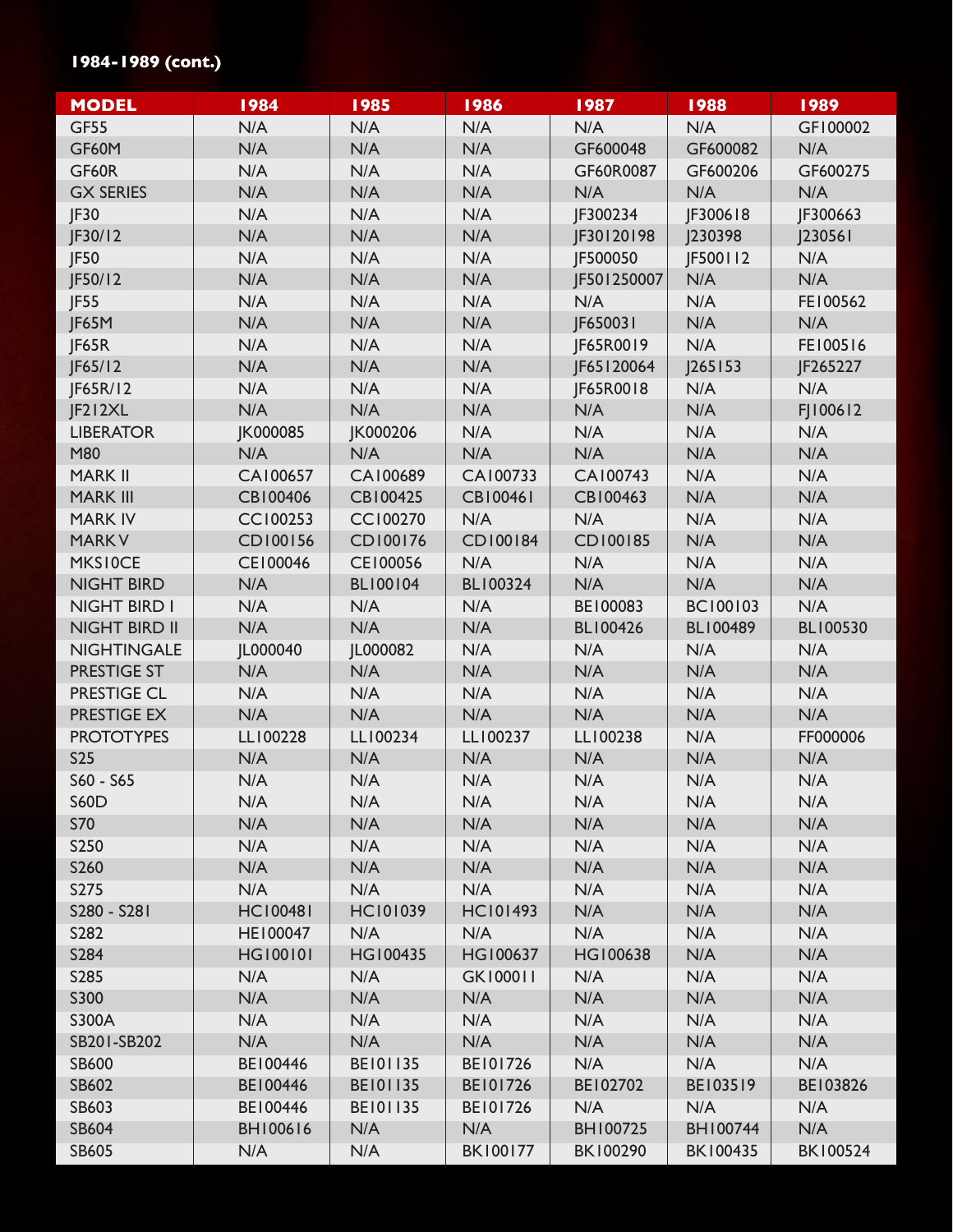# **1984-1989 (cont.)**

| <b>MODEL</b>     | 1984            | 1985            | 1986            | 1987            | 1988            | 1989            |
|------------------|-----------------|-----------------|-----------------|-----------------|-----------------|-----------------|
| <b>SB608</b>     | <b>BG100068</b> | <b>BG100116</b> | N/A             | N/A             | N/A             | N/A             |
| <b>SB902</b>     | N/A             | N/A             | N/A             | N/A             | JE1000153       | JE000186        |
| <b>SB905</b>     | N/A             | N/A             | N/A             | N/A             | 000008          | JF000009        |
| SF4              | GA100898        | GA100911        | GA100982        | GA100982        | N/A             | N/A             |
| <b>STUDIO 24</b> | N/A             | N/A             | GL100030        | N/A             | N/A             | N/A             |
| <b>T50</b>       | N/A             | N/A             | N/A             | N/A             | N/A             | N/A             |
| T250             | N/A             | N/A             | <b>HK100123</b> | <b>HK100211</b> | N/A             | N/A             |
| T280             | N/A             | N/A             | N/A             | N/A             | N/A             | N/A             |
| X79              | AD101705        | AD101790        | N/A             | N/A             | N/A             | N/A             |
| <b>X80</b>       | HD100129        | HD100172        | N/A             | N/A             | N/A             | N/A             |
| X82              | JF100460        | N/A             | N/A             | N/A             | N/A             | N/A             |
| <b>X88</b>       | HF100285        | HF100457        | N/A             | N/A             | N/A             | N/A             |
| X92              | <b>HH129</b>    | N/A             | N/A             | N/A             | N/A             | N/A             |
| <b>X100</b>      | HJ100004        | HJ100095        | N/A             | N/A             | N/A             | N/A             |
| X160             | N/A             | N/A             | N/A             | N/A             | HJ000005        | HJ000126        |
| <b>X170</b>      | N/A             | <b>HL100014</b> | <b>HL100076</b> | HL100230        | <b>HL100471</b> | <b>HL100558</b> |
| <b>X175</b>      | N/A             | N/A             | N/A             | N/A             | N/A             | N/A             |
| <b>X500</b>      | JB100165        | JB100178        | JB100194        | JB100214        | JB100312        | JB100341        |
| X701-X702        | JD100235        | N/A             | N/A             | N/A             | N/A             | N/A             |

#### **1990-1994**

From 1990 to 1994 (inclusive), Guild continued using separate serial number prefixes for each guitar model. This chart details the year, model and last serial number produced for each instrument during that period.

| <b>MODEL</b>        | 1990            | 1991            | 1992            | 1993            |
|---------------------|-----------------|-----------------|-----------------|-----------------|
| <b>ARTIST AWARD</b> | JA100274        | JA100280        | JA100328        | JA100379        |
| B <sub>4E</sub>     | N/A             | N/A             | N/A             | LD000271        |
| <b>B30</b>          | B300373         | B300425         | B300590         | B300727         |
| <b>B500CE</b>       | N/A             | N/A             | KF000018        | KF000061        |
| <b>BRIAN MAY</b>    | N/A             | N/A             | N/A             | BM20022         |
| <b>CE100</b>        | N/A             | N/A             | N/A             | LB000069        |
| D <sub>4</sub>      | N/A             | CF000323        | CF003381        | CF006541        |
| $D4-12$             | N/A             | N/A             | CH000631        | CH001045        |
| D6/D7               | N/A             | N/A             | N/A             | KL001210        |
| D15                 | D152418         | D152700         | D153183         | D153484         |
| D <sub>25</sub>     | D253561         | D253790         | D254482         | D254666         |
| $D25-I2$            | D251271         | D2251372        | D2251570        | D2251630        |
| D30                 | D301140         | D301259         | D301458         | D301709         |
| D40                 | D400824         | D400857         | D400884         | N/A             |
| <b>D40C</b>         | D400824         | D400857         | N/A             | N/A             |
| <b>D50</b>          | D500703         | D500782         | D500964         | D501104         |
| <b>D55</b>          | <b>DE101476</b> | <b>DE101527</b> | <b>DE101688</b> | <b>DE101833</b> |
| D60                 | D600308         | N/A             | N/A             | N/A             |
| D100/D100C          | EG100073        | EG100085        | EG100105        | EG100148        |
| <b>DCEI</b>         | N/A             | N/A             | N/A             | LH000003        |
| <b>DETONATOR</b>    | JH000605        | N/A             | N/A             | N/A             |
| <b>DV52/DV62</b>    | N/A             | N/A             | N/A             | <b>EK100611</b> |
| F4CE                | N/A             | N/A             | <b>CK000003</b> | N/A             |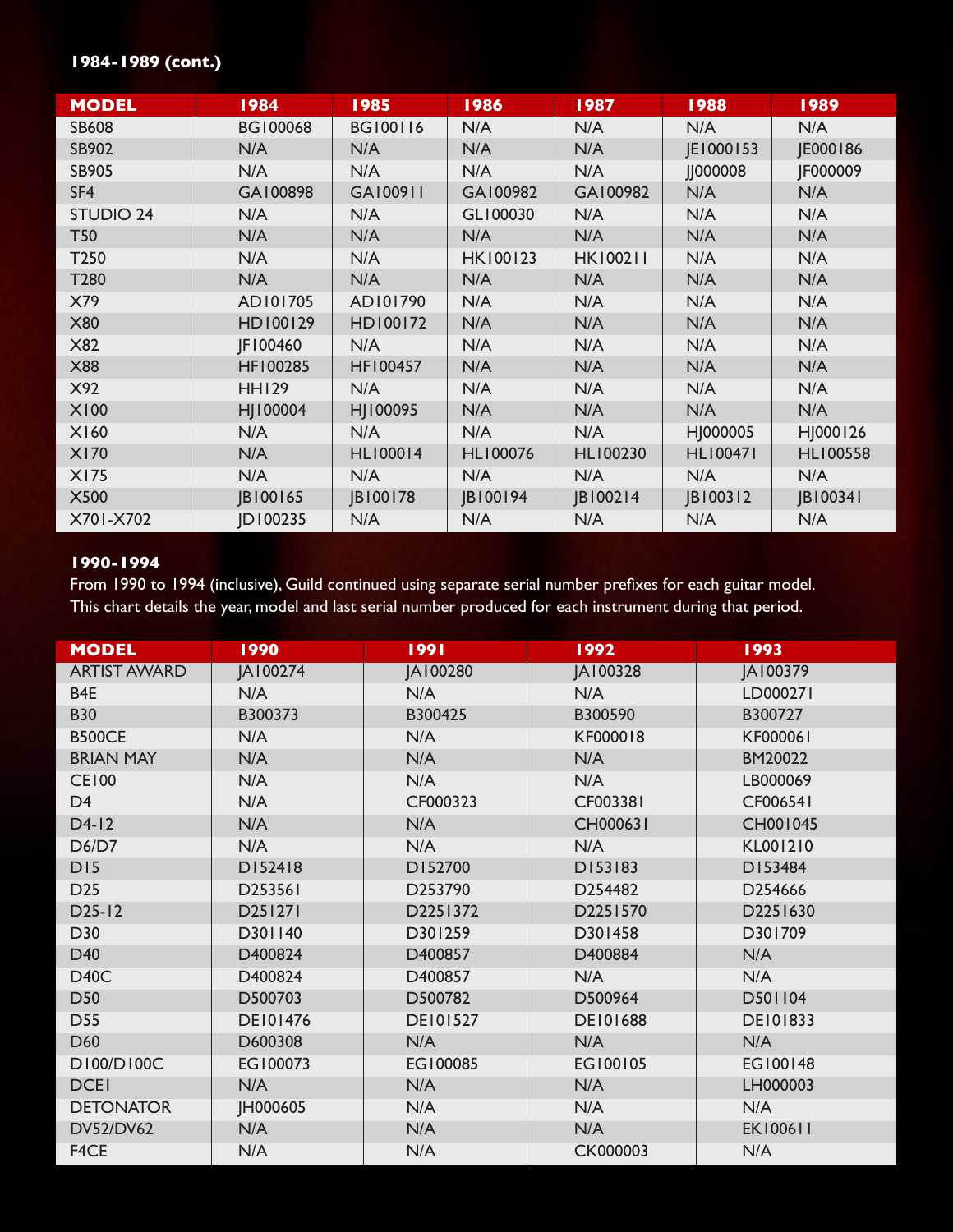## **1990-1994 (cont.)**

| <b>MODEL</b>         | 1990            | 1991            | 1992            | 1993            |
|----------------------|-----------------|-----------------|-----------------|-----------------|
| F <sub>5</sub>       | N/A             | N/A             | N/A             | LE000122        |
| F <sub>15</sub>      | F150054         | F150167         | F150254         | N/A             |
| F20                  | FA100818        | FA100874        | FA100890        | N/A             |
| <b>F25E/F4</b>       | N/A             | N/A             | CJ000597        | CJ002255        |
| F30CE                | N/A             | N/A             | F3000130        | F3000242        |
| <b>F30R</b>          | N/A             | N/A             | N/A             | GG100118        |
| F35                  | F350029         | F350038         | F350049         | N/A             |
| <b>F45</b>           | F450816         | F450860         | F450918         | N/A             |
| F48                  | N/A             | N/A             | F480006         | N/A             |
| <b>F65CE</b>         | N/A             | N/A             | F650062         | F650120         |
| F512                 | FL100603        | N/A             | N/A             | N/A             |
| FF5/FF5CE            | N/A             | N/A             | N/A             | LF000046        |
| GF <sub>25</sub>     | GF250935        | GF250946        | GF250948        | GF250999        |
| <b>GF30</b>          | GF300699        | GF300766        | GF300836        | GF300845        |
| <b>GF50</b>          | GF500337        | N/A             | N/A             | N/A             |
| <b>GF55</b>          | GF100069        | GF100103        | GF100126        | GF100166        |
| GF60R                | GF60277         | N/A             | N/A             | N/A             |
| <b>GX SERIES</b>     | HJ000771        | N/A             | N/A             | HJ000772        |
| JF4                  | N/A             | N/A             | CG000746        | CG001572        |
| $ F4-12$             | N/A             | N/A             | N/A             | LA000166        |
| JF30                 | JF301099        | JF301224        | JF301528        | JF301880        |
| $JF30-12$            | JF230820        | JF230970        | JF231262        | JF231502        |
| IF55                 | FE100658        | FE100707        | FE100869        | FE101037        |
| $JF55-I2$            | N/A             | FL100621        | FL100660        | FL100708        |
| JF65                 | N/A             | N/A             | N/A             | N/A             |
| $JF65-I2$            | JF265352        | JF265427        | JF265544        | JF265635        |
| JF100                | N/A             | JF000002        | JF100008        | JF100021        |
| JF100-12             | N/A             | N/A             | N/A             | JF200003        |
| $ F212-XL$           | N/A             | N/A             | N/A             | N/A             |
| <b>NIGHTBIRD CU</b>  | <b>BL100597</b> | <b>BL100626</b> | <b>BL100634</b> | N/A             |
| NIGHTBIRD DX         | LC000015        | LC000020        | N/A             | N/A             |
| <b>NIGHTBIRD ST</b>  | LB000015        | LB000020        | N/A             | N/A             |
| <b>PRESTIGE CL</b>   | JK000025        | JK000038        | JK000044        | N/A             |
| PRESTIGE EX          | JL000011        | JL000016        | JL000037        | N/A             |
| PRESTIGE ST          | JH000089        | <b>IH000120</b> | <b>IH000172</b> | N/A             |
| <b>PROTOTYPES</b>    | FF000015        | FF000019        | FF000036        | FF000057        |
| S4CE                 | N/A             | N/A             | KE000042        | N/A             |
| PILOT/SB602          | BE103981        | <b>BE104111</b> | BE104420        | BE104434        |
| PILOT/SB605          | <b>BK100569</b> | <b>BK100594</b> | <b>BK100748</b> | <b>BK100783</b> |
| PILOT/SB902          | JE000195        | N/A             | N/A             | N/A             |
| PILOT/SB905          | N/A             | N/A             | N/A             | N/A             |
| STARFIRE/SF4         | GA101002        | GA101072        | GA101115        | GA101147        |
| <b>SONGBIRD</b>      | KK001267        | KK001352        | KK001847        | KK002243        |
| <b>SPECIAL ORDER</b> | FL100571        | N/A             | N/A             | N/A             |
| X160/161             | HJ000154        | HJ000176        | HJ000261        | HJ000302        |
| X170                 | HL100636        | <b>HL100660</b> | <b>HL100717</b> | HL100765        |
| X2000/4000           | N/A             | N/A             | CL000053        | CL000054        |
| <b>X500</b>          | JB100373        | JB100389        | JB100421        | JB100173        |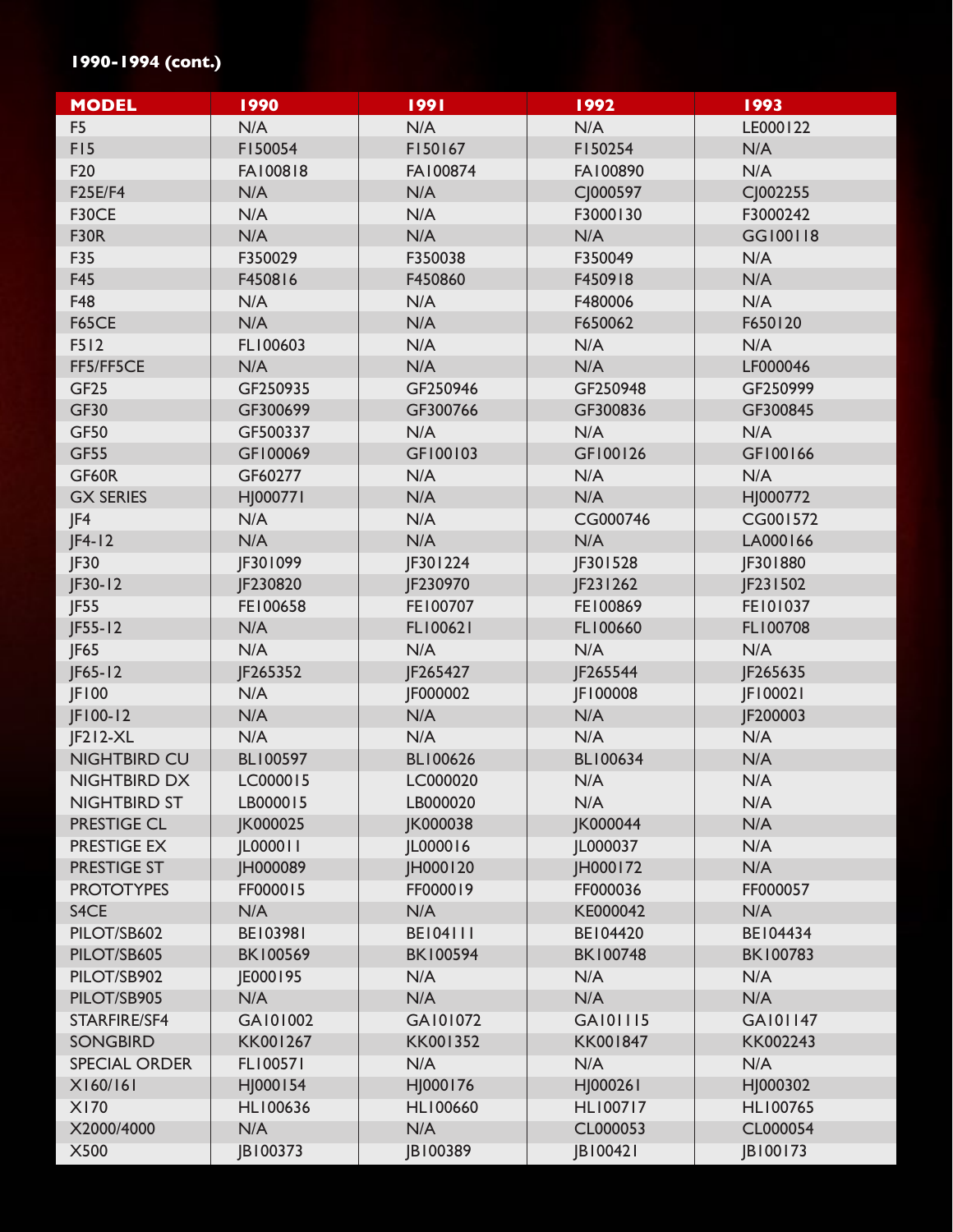For 1994 only, the model prefix and last serial number for each model produced is all that is available. For 1995 and 1996,

Guild resumed using separate serial number prefixes for each guitar model, plus the first and last serial numbers produced for each instrument during that period.

| <b>MODEL</b>               | 1994            | 1995                 | 1996                 |
|----------------------------|-----------------|----------------------|----------------------|
| <b>ARTIST AWARD</b>        | AA000039        | AA000040 to AA000089 | AA000089 to AA000105 |
| A25                        | N/A             | N/A                  | AF250272 to AF250893 |
| A50                        | N/A             | N/A                  | AF500079 to AF500194 |
| B <sub>4E</sub>            | AB040487        | AB040488 to AB040714 | AB040714 to AB041044 |
| <b>B30/B30E</b>            | AB300132        | AB300133 to AB300207 | AB300208 to AB300286 |
| N/A                        | N/A             | N/A                  | CL000060 to CL000152 |
| <b>BRIAN MAY</b>           | BM00415         | N/A                  | N/A                  |
| <b>BRIAN MAY SIGNATURE</b> | ME00316         | N/A                  | N/A                  |
| <b>BRIAN MAY SPECIAL</b>   | <b>BHM30114</b> | N/A                  | N/A                  |
| <b>BRIAN MAY STANDARD</b>  | <b>BHD00039</b> | N/A                  | N/A                  |
| BM01/BM01(ST)              | N/A             | BHP00004 to BHP00057 | N/A                  |
| CE100/CE100(HG)            | AC100023        | N/A                  | N/A                  |
| CROSSROADS(CR01)           | FA000097        | N/A                  | N/A                  |
| D <sub>4</sub>             | AD042116        | AD042117 to AD044518 | AD044518 to AD048099 |
| D <sub>4E</sub>            | N/A             | AD042117 to AD044518 | N/A                  |
| $D4-12$                    | AD420368        | AD420369 to AD420802 | N/A                  |
| D <sub>6</sub>             | AD060701        | AD060702 to AD061343 | N/A                  |
| D6E, D6HG, DV6             | N/A             | AD060702 to AD061343 | N/A                  |
| DI5                        | D153520         | N/A                  | N/A                  |
| D <sub>25</sub>            | N/A             | AD042117 to AD044518 | AD044518 to AD048099 |
| $D25-I2$                   | N/A             | AD420369 to AD420802 | N/A                  |
| D <sub>26</sub>            | N/A             | AD260001 to AD260458 | N/A                  |
| D30                        | AD300184        | AD300185 to AD300301 | N/A                  |
| D30BLD                     | N/A             | N/A                  | AD300302 to AD300348 |
| <b>D50</b>                 | D501106         | D501107              | N/A                  |
| <b>D55</b>                 | AD550114        | AD550115 to AD550220 | AD550221 to AD550412 |
| D60                        | AD600028        | AD600029 to AD600043 | N/A                  |
| D65                        | GC000020        | N/A                  | N/A                  |
| D100                       | AD100014        | AD100015 to AD100022 | N/A                  |
| <b>DI00C</b>               | N/A             | AD100015 to AD100022 | AD100023 to AD100039 |
| <b>DCI</b>                 | AD110841        | AD110842 to AD111713 | N/A                  |
| <b>DCEI</b>                | N/A             | AD110842 to AD111713 | AD111714 to AD113572 |
| DC5                        | FC050298        | FC050299 to FC050578 | FC050579 to FC050964 |
| <b>DC130</b>               | FD000019        | FD000020 to FD000022 | N/A                  |
| DV6HR                      | N/A             | N/A                  | AD061343 to AD062106 |
| <b>DV52</b>                | AD520445        | AD520446 to AD520945 | AD520946 to AD521850 |
| DV52HG                     | N/A             | AD520446 to AD520945 | AD520946 to AD521850 |
| <b>DV62</b>                | AD620145        | AD620146             | N/A                  |
| <b>DV72</b>                | AD720197        | N/A                  | N/A                  |
| <b>DV73</b>                | AD730014        | AD730015 to AD730052 | N/A                  |
| <b>DV74</b>                | N/A             | N/A                  | AD740008 to AD740022 |
| <b>DV76</b>                | AD760010        | N/A                  | N/A                  |
| <b>DV82</b>                | FK000001        | N/A                  | N/A                  |
| F4CE                       | AF040801        | AF040802 to AF041355 | AF041356 to AF042131 |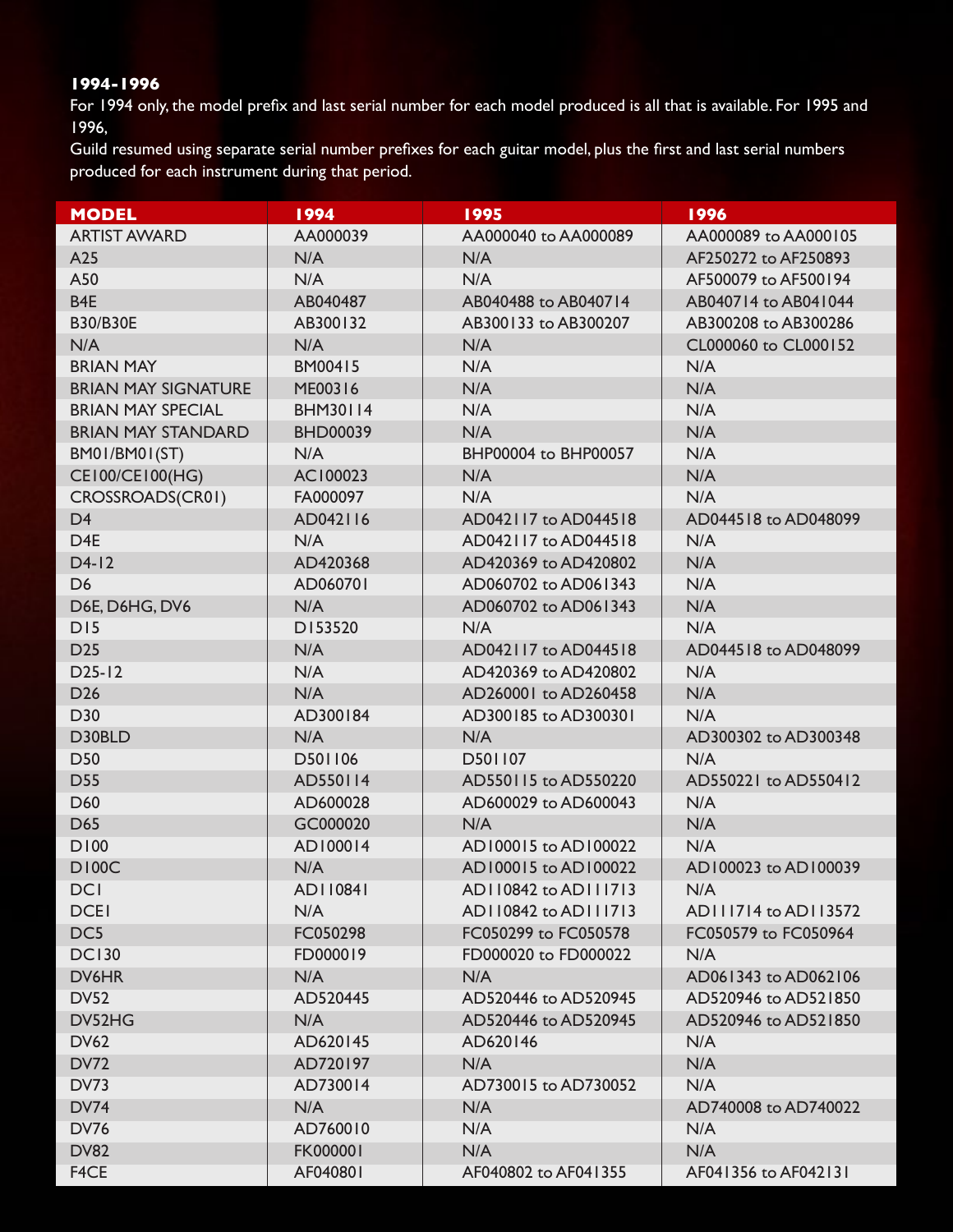## **1994-1996 (cont.)**

| <b>MODEL</b>              | 1994     | 1995                 | 1996                 |
|---------------------------|----------|----------------------|----------------------|
| F5CE                      | AF050200 | AF050201 to AF050353 | AF050354 to AF050614 |
| F30                       | AF300151 | AF300153             | N/A                  |
| <b>F65CE</b>              | AF650118 | AF650119 to AF650237 | AF650238 to AF650398 |
| F <sub>20</sub>           | AF200049 | AF200050 to AF200131 | N/A                  |
| F50                       | AF500012 | AF500013 to AF500015 | N/A                  |
| FF5CE                     | AF150119 | AF150120 to AF150143 | N/A                  |
| <b>G045/HANK WILLIAMS</b> | FG450005 | N/A                  | N/A                  |
| <b>G45/HANK WILLIAMS</b>  | FG000067 | N/A                  | N/A                  |
| <b>GV52</b>               | FE000225 | N/A                  | N/A                  |
| <b>GV70</b>               | FJ000059 | N/A                  | N/A                  |
| JA100-12C                 | N/A      | N/A                  | AJ120005 to AJ120012 |
| JF4                       | AJ040387 | AJ040388 to AJ040424 | N/A                  |
| JF4E                      | N/A      | AJ040388 to AJ040424 | N/A                  |
| $ F4-12$                  | AJ420064 | N/A                  | N/A                  |
| JF30                      | AJ300329 | AJ300330 to AJ300779 | AJ300780 to AJ301720 |
| $ F30-12$                 | AJ320240 | AJ320241 to AJ320592 | AJ320593 to AJ321101 |
| JF55                      | AJ550129 | AJ550130 to AJ550293 | AJ550294 to AJ550483 |
| $JF55-I2$                 | AJ520062 | AJ520063 to AJ520175 | AJ520176 to AJ520253 |
| $ F65 - 12$               | AJ620090 | A 620091 to A 620188 | AJ620188 to AJ620304 |
| JF100                     | AJ110121 | AJ110122 to AJ100027 | N/A                  |
| JF100C                    | N/A      | N/A                  | AJ100028 to AJ100041 |
| JF200                     | AJ120005 | AJ120006 to AJ100007 | N/A                  |
| JV52                      | FJ520028 | N/A                  | N/A                  |
| JVI2                      | FJ720018 | FJ720019 to FJ720023 | N/A                  |
| PRO4                      | AL040139 | N/A                  | N/A                  |
| PRO5                      | AL050078 | AL050079 to AL050096 | N/A                  |
| <b>PROTOTYPES</b>         | FB000004 | JJ000001 to JJ000009 | N/A                  |
| <b>S100</b>               | FB000132 | FB000133 to FB000194 | FB000195 to FB000378 |
| S4CE                      | AE040103 | AE040104 to AE040343 | N/A                  |
| <b>SONGBIRD</b>           | FB000132 | AE040104 to AE040343 | N/A                  |
| <b>STARFIRE 4</b>         | AG000014 | AG000015 to AG000023 | AG000024 to AG000219 |
| X160                      | AK160031 | N/A                  | N/A                  |
| <b>X170</b>               | AK170059 | AK170060 to AK170138 | AK170139 to AK170401 |
| <b>X500</b>               | AK500008 | AK500009 to AK000010 | N/A                  |
| <b>X700</b>               | AK700028 | AK700029 to AK700069 | AK700070 to AK700118 |
| X2000/NIGHTBIRD           | N/A      | N/A                  | N/A                  |
| X3000/NIGHTINGALE         | N/A      | N/A                  | N/A                  |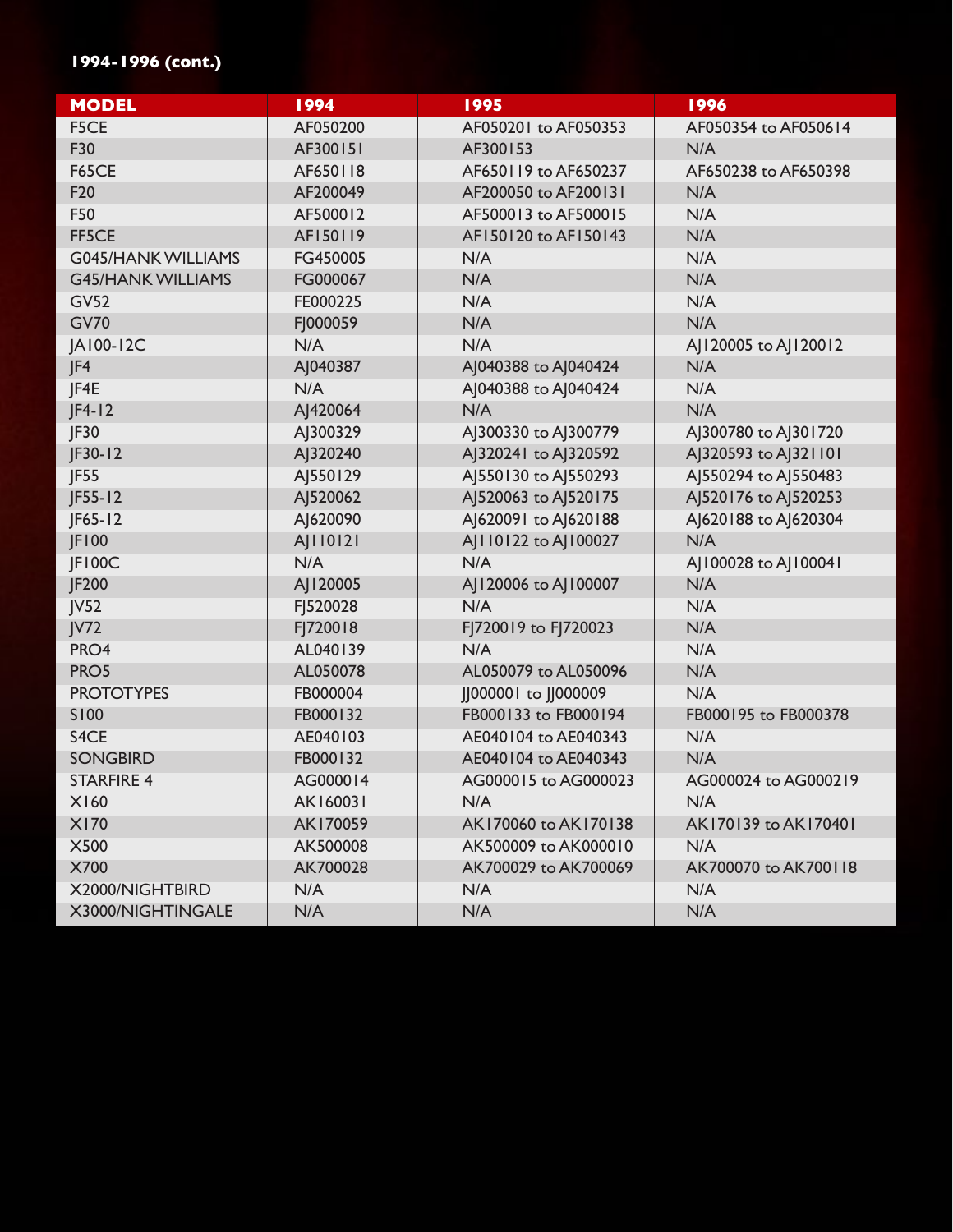This chart details the year, model and beginning/ending serial numbers for each instrument during that period.

| <b>MODEL</b>        | 1997                 |  |  |
|---------------------|----------------------|--|--|
| <b>ARTIST AWARD</b> | AA000106 to AA000158 |  |  |
| A25                 | AF250894 to AF250896 |  |  |
| A50                 | AF500195 to AF500209 |  |  |
| B <sub>4E</sub>     | AB041045 to AB041257 |  |  |
| <b>B4EHG</b>        | AB041045 to AB041257 |  |  |
| <b>B30E</b>         | AB300287 to AB301349 |  |  |
| <b>BB BLUESBIRD</b> | CL000153 to CL001013 |  |  |
| D <sub>4</sub>      | AD048100 to AD401129 |  |  |
| $D4-12$             | AD421508 to AD421738 |  |  |
| D <sub>25</sub>     | AD048100 to AD401129 |  |  |
| $D25-I2$            | AD421508 to AD421738 |  |  |
| D30BLD              | AD300349 to AD300784 |  |  |
| <b>D55</b>          | AD550413 to AD550691 |  |  |
| <b>DI00C</b>        | AD100040 to AD100049 |  |  |
| <b>DCEI</b>         | AD113573 to AD114800 |  |  |
| <b>DCEIHG</b>       | AD113573 to AD114800 |  |  |
| DCE5                | FC050965 to FC051258 |  |  |
| DV6HR               | AD062107 to AD062419 |  |  |
| DV6HG               | AD062107 to AD062419 |  |  |
| <b>DV52</b>         | AD521850 to AD522272 |  |  |
| DV52HG              | AD521850 to AD522272 |  |  |
| F4CE                | AF042131 to AF042598 |  |  |
| F5CE                | AF050615 to AF050660 |  |  |
| <b>F65CE</b>        | AF650398 to AF650556 |  |  |
| JF30                | AJ301720 to AJ302129 |  |  |
| $JF30-12$           | AJ321102 to AJ321291 |  |  |
| JF55                | AJ550484 to AJ550613 |  |  |
| $JF55-I2$           | AJ520254 to AJ520300 |  |  |
| $JF65-I2$           | AJ620305 to AJ620369 |  |  |
| JF100C              | AJ100042 to AJ100046 |  |  |
| JF100C-12           | AJ100042 to AJ100046 |  |  |
| S100                | FB000379 to FB000770 |  |  |
| S4CE                | AE040541 to AE040672 |  |  |
| <b>SONGBIRD HG</b>  | AE040541 to AE040672 |  |  |
| <b>STARFIRE II</b>  | AG300001 to AG301083 |  |  |
| <b>STARFIRE III</b> | AG300001 to AG301083 |  |  |
| <b>STARFIRE IV</b>  | AG000220 to AG000937 |  |  |
| <b>X150</b>         | AK150001 to AK150004 |  |  |
| <b>X170</b>         | AK170401 to AK170799 |  |  |
| X700                | AK700119 to AK700213 |  |  |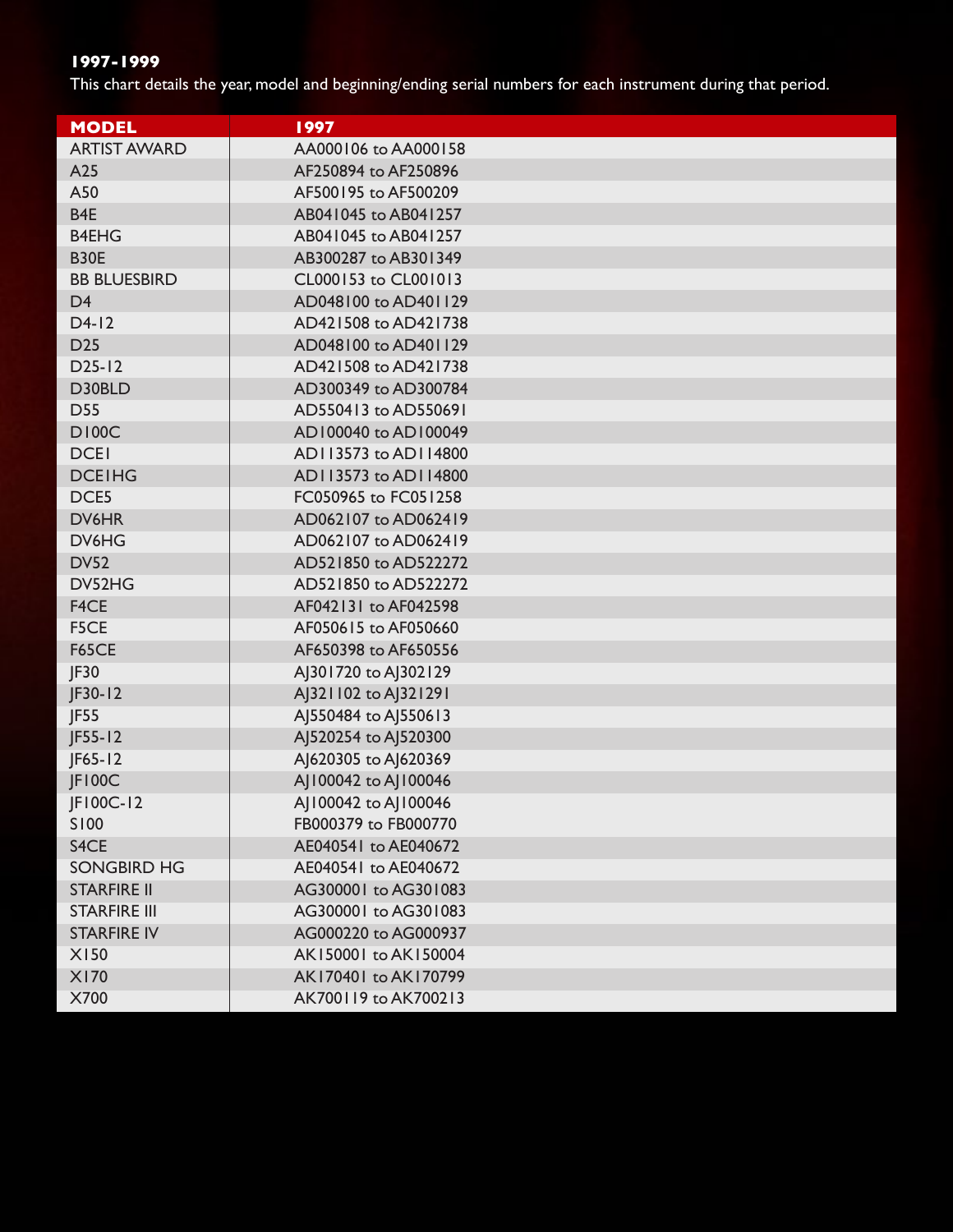#### **Dating Guild Instruments made in Tacoma, Washington after February 2005**

FMIC began building Guild guitars in Tacoma,Washington in early 2005.Tacoma made Guild guitars have a serial number consisting of two letters and six digits.

*As an example, we'll use a random number: TJ 037 016.*

- The first letter "T", identifies the guitar as being made at our manufacturing facility in Tacoma,Washington.
- The second letter identifies the year of manufacture and is based on a dating system introduced by the Tacoma guitar manufacturing plant in 1998 that associated the letter "B" with that specific year. Successive years are associated with the alphabet in sequence. Using this system, the letter "J" would stand for the year 2006.
- The first three numbers of the serial number are derived from the "Julian" calendar which associates each day of the year to a respective number from 1 to 365 in numerical sequence. These three numbers identify the month and day of manufacture by their respective numerical order. In this case, the numbers 037 identify the instrument as being made on the 37th day of the year, which according to the Julian calendar, is February the 6th.
- The final three digits of the serial number refer to the unit number built on that specific day. In this example, 016 identifies this serial number as being from the 16th instrument built on that day.
- To recap this example:T (Built in Tacoma), J (Built in 2006), 037 (Built on February 6th), 016 (The 16th instrument built on that day)

#### **Dating Guild Instruments made in New Hartford, Connecticut as of December 2008**

The same dating system described above also applies to Guild instruments made in the New Hartford, CT factory. However, the first letter signifying the location of the manufacturing facility has been changed to "N" to signify "New Hartford".

*As an example, let's dissect a random serial number: NM 016 002*

- The first letter "N" identifies the guitar as being made at our manufacturing facility in New Hartford, Connecticut.
- The second letter identifies the year of manufacture and is based on a dating system introduced by the Tacoma guitar manufacturing plant in 1998 that associated the letter "B" with that specific year. Successive years are associated with the alphabet in sequence. Using this system, the letter "M" would stand for the year 2009,"N" for 2010, etc.
- The first three numbers of the serial number are derived from the "Julian" calendar which associates each day of the year to a respective number from 1 to 365 in numerical sequence.These three numbers identify the month and day of manufacture by their respective numerical order. In this case, the numbers 016 identify the instrument as being made on the 16th day of the year, which according to the Julian calendar, is January the 16th.